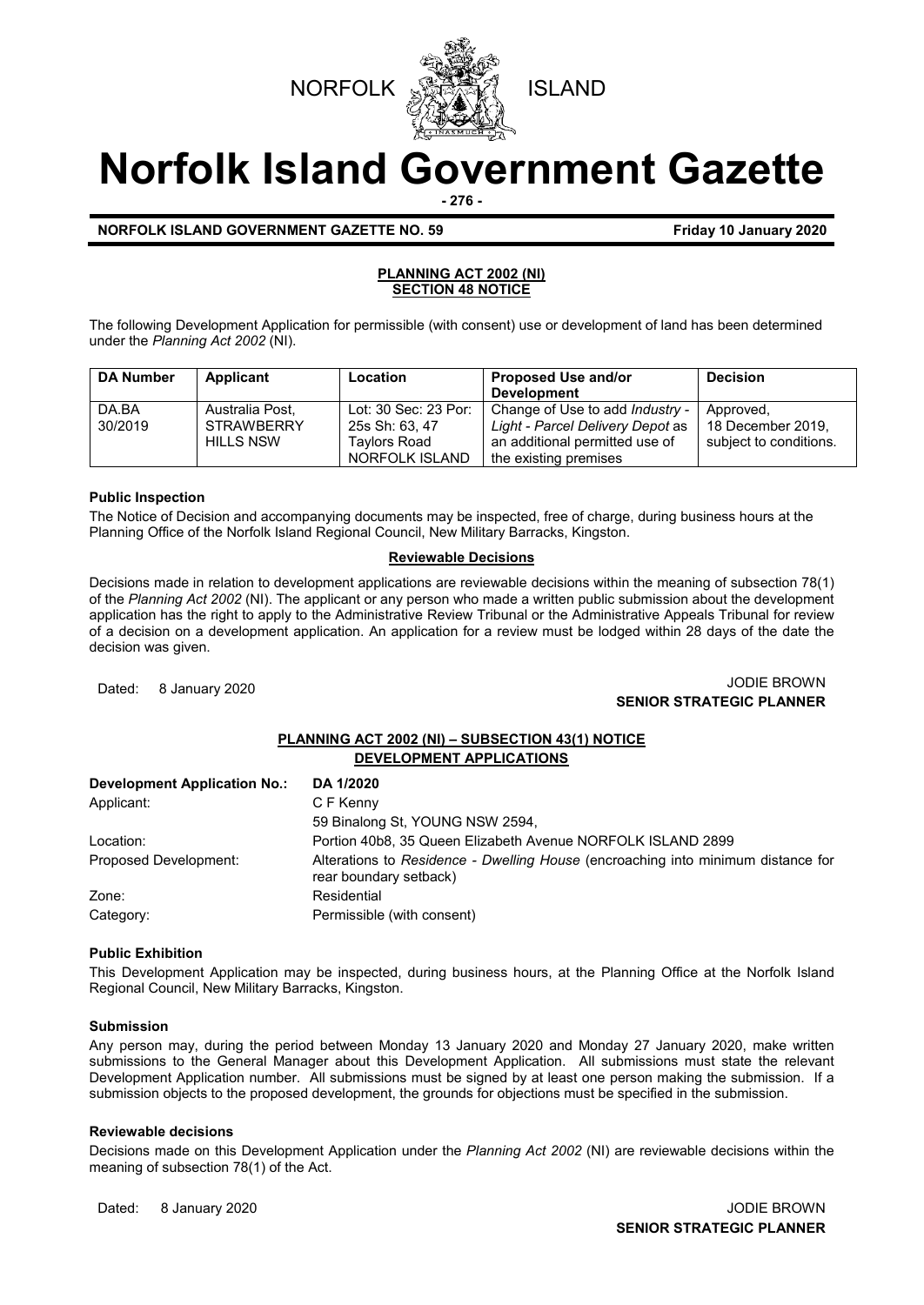# **NORFOLK ISLAND GOVERNMENT GAZETTE NO. 59** *CONSERVERSION Friday 10 January 2020*

# **PLANNING ACT 2002 (NI) – SUBSECTION 43(1) NOTICE DEVELOPMENT APPLICATIONS**

| <b>Development Application No.:</b> | DA 1/2020                                          |
|-------------------------------------|----------------------------------------------------|
| Applicant:                          | J E Elliott                                        |
|                                     | PO Box 605, NORFOLK ISLAND                         |
| Location:                           | Portion 35f3 Ferny Lane (a)                        |
| Proposed Development:               | Signage – Pole/ Freestanding Advertising Structure |
| Zone:                               | Mixed Use                                          |
| Category:                           | Permissible (with consent)                         |

#### **Public Exhibition**

This Development Application may be inspected, during business hours, at the Planning Office at the Norfolk Island Regional Council, New Military Barracks, Kingston.

#### **Submission**

Any person may, during the period between Monday 13 January 2020 and Monday 27 January 2020, make written submissions to the General Manager about this Development Application. All submissions must state the relevant Development Application number. All submissions must be signed by at least one person making the submission. If a submission objects to the proposed development, the grounds for objections must be specified in the submission.

#### **Reviewable decisions**

Decisions made on this Development Application under the *Planning Act 2002* (NI) are reviewable decisions within the meaning of subsection 78(1) of the Act.

# Dated: 9 January 2020 **John Community 2020** JODIE BROWN **SENIOR STRATEGIC PLANNER**

#### **COURT OF PETTY SESSIONS**

The next sittings of the Court of Petty Sessions is set down for Tuesday 14 January 2020 at 11.00am in the Court House, Kingston.

# Dated: 6 January 2020 **ALLEN BATAILLE CLERK OF THE COURT OF PETTY SESSIONS**

# **TERTIARY EDUCATION BURSARY - GRANT PROGRAM**

Applications are invited for the 2019-2020 Tertiary Education Bursary Program offered by the Norfolk Island Regional Council.

**Application closing date:** 14 February 2020 at 4:00pm **Information and submissions:** [www.norfolkisland.gov.nf/council/grants-program](http://www.norfolkisland.gov.nf/council/grants-program)

Contact Officer – Anita French, Grants Officer, +6723 22001 ext 103 o[r anita.french@nirc.gov.nf](mailto:anita.french@nirc.gov.nf)

# Dated: 02 January 2020 **BRUCE TAYLOR INTERIM GENERAL MANAGER**

### **FIRE CONTROL ACT 2000 (NI) DECLARATION OF A FIRE DANGER PERIOD**

#### **PUBLIC NOTICE**

The public are advised that I, Eric Russell Hutchinson, Administrator and delegate of the Commonwealth Minister under item 1.42 of the *Minister's Norfolk Island Delegation Instrument (No. 2) 2017* (CTH), hereby **declare** under section 21(1) of the *Fire Control Act 2000* (NI) [the Act] that a **fire danger period** applies to the whole of Norfolk Island **from 9.00am on 17 December 2019 until 6:00pm on 17 January 2020.**

During this period, a person may in accordance with section 23(1) of the Act light a fire in the open air: for cooking in a properly constructed fireplace or gas barbeque; or in a properly constructed incinerator designed to prevent the escape of sparks or incandescent material; or in accordance with a permit issued by the Chief Fire Control Officer.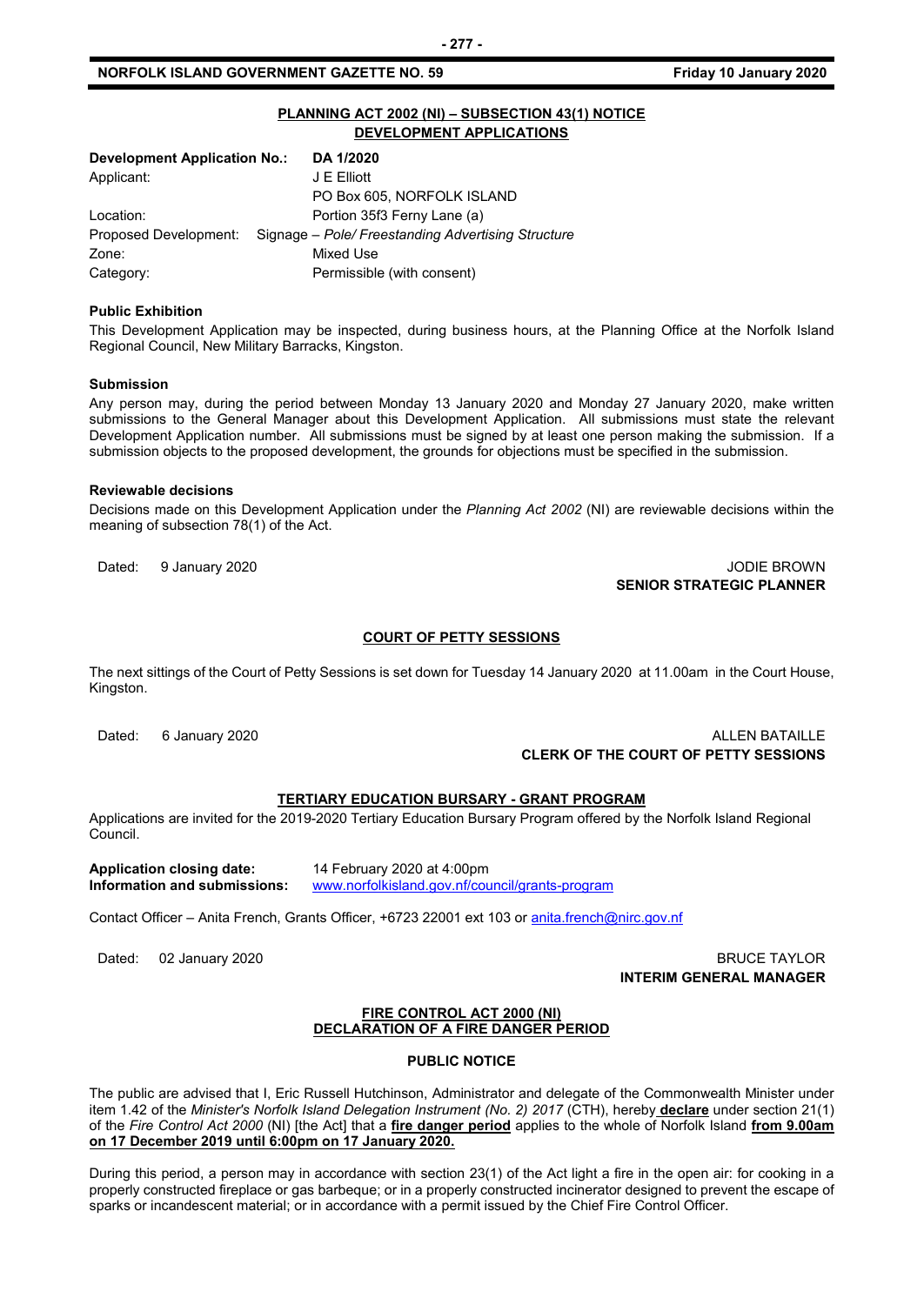### **NORFOLK ISLAND GOVERNMENT GAZETTE NO. 59 Friday 10 January 2020**

A person who otherwise lights a fire in the open air is guilty of an offence and may be fined up to \$2,000.00 or be imprisoned for two years or both.

Dated: 16 December 2019 **ERIC RUSSELL HUTCHINSON ADMINISTRATOR**

# **PLANNING ACT 2002 (NI) – SUBSECTION 43(1) NOTICE DEVELOPMENT APPLICATION**

| <b>Development Application No.:</b> | DA 21/2019                                                  |
|-------------------------------------|-------------------------------------------------------------|
| Applicant:                          | C W Bell & D Bell                                           |
|                                     | PO Box 156, NORFOLK ISLAND 2899                             |
| Location:                           | Portion(s) Lot: 116 Sec: 2 Por: 47b1 Sh: 8, 44 Martins Road |
| Proposed Development:               | Subdivision - Major: Create two additional lots             |
| Zone:                               | <b>Rural Residential</b>                                    |
| Category:                           | Permissible (with consent)                                  |

#### **Public Exhibition**

This Development Application may be inspected, during business hours, at the Planning Office at the Norfolk Island Regional Council, New Military Barracks, Kingston.

#### **Submission**

Any person may, during the period between Monday 23 December 2019 and Monday 20 January 2020, make written submissions to the General Manager about this Development Application. All submissions must state the relevant Development Application number. All submissions must be signed by at least one person making the submission. If a submission objects to the proposed development, the grounds for objections must be specified in the submission.

#### **Reviewable decisions**

Decisions made on this Development Application under the *Planning Act 2002* (NI) are reviewable decisions within the meaning of subsection 78(1) of the Act.

Dated: 17 December 2019 JODIE BROWN

# **SENIOR STRATEGIC PLANNER**

#### **DOGS REGISTRATION ACT 1936 (NI)**

The public are reminded that dog registrations expire on 1 January 2020 and that the keeping of an unregistered dog is an offence.

It is the responsibility of the owner/keeper to ensure that any dog over the age of 6 months is registered and wearing a current registration tag issued by the Registrar of Dogs.

Owners of dogs are therefore encouraged to ensure that their dog is registered and that the identification tag is affixed to the dog within 14 days after it has been issued.

Application forms for registration of dogs are available online a[t www.norfolkisland.gov.nf/forms](http://www.norfolkisland.gov.nf/forms) or from the Registry Office during normal business hours.

Dated: 6 December 2019 ALLEN BATAILLE **REGISTRAR OF DOGS**

# **PLANNING ACT 2002 (NI) SUBSECTION 11(1) NOTICE INVITATION FOR PUBLIC SUBMISSIONS ABOUT A DRAFT PLAN TO VARY THE NORFOLK ISLAND PLAN 2002**

I, Eric Hutchinson, Administrator of Norfolk Island and delegate of the Commonwealth Minister under Item 1.78 of the *Minister's Norfolk Island Delegation Instrument 2017 (No. 2)* (CTH), invite public submissions about a draft plan to vary the Norfolk Island Plan 2002, to allow *Subdivision – Major* to create two additional lots.

#### **Applicants:** David and Coral Bell

**The draft Plan applies to the following land:** Portion 47b1, 44 Martins Road, Norfolk Island

**Draft Plan No:** PVA 03/2019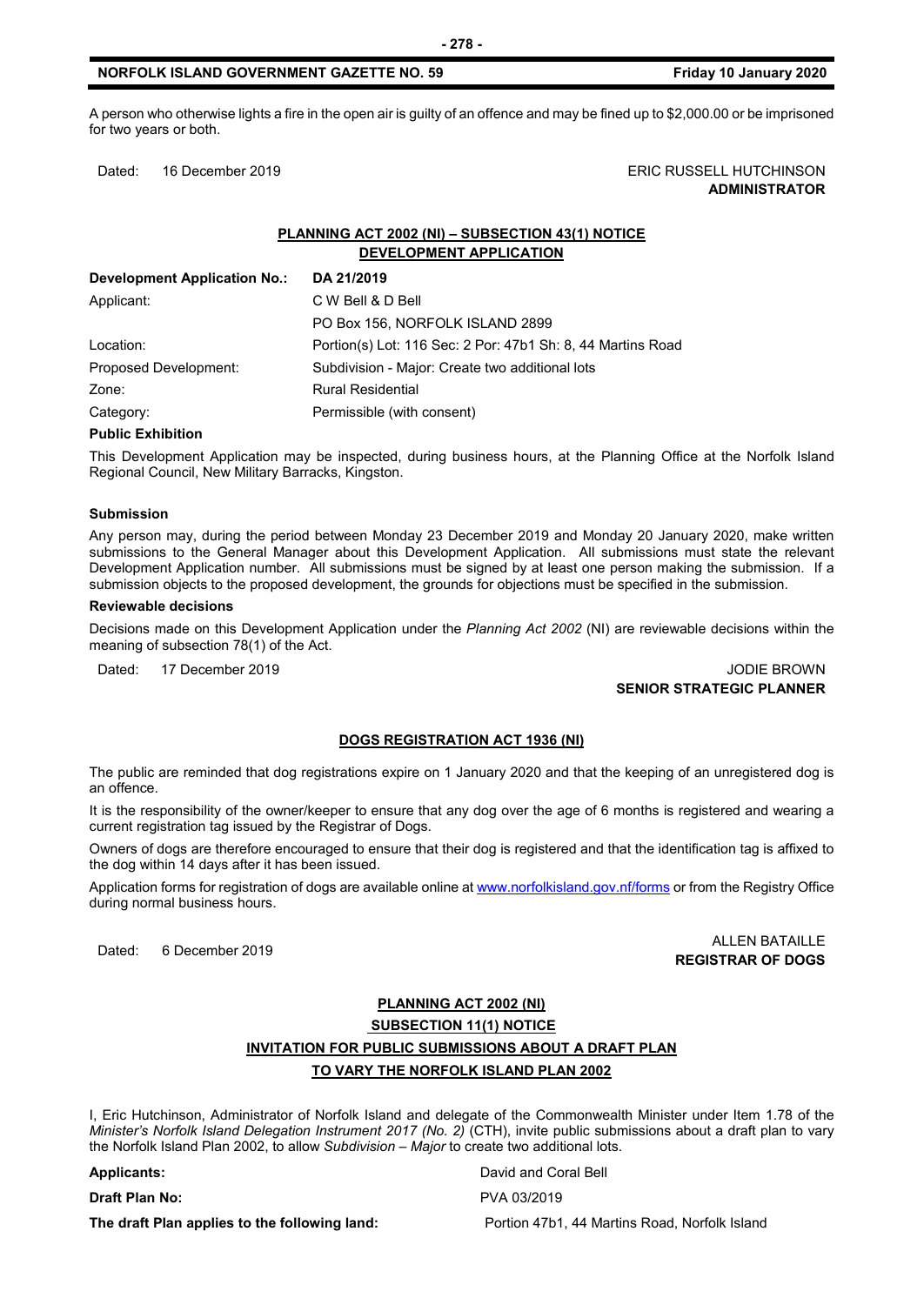# **NORFOLK ISLAND GOVERNMENT GAZETTE NO. 59 Friday 10 January 2020**

### **Public Exhibition**

An Application to Vary the Norfolk Island Plan was submitted under subsection 9(2) of the *Planning Act 2002* (NI) to allow use of designated land as described above, for *Subdivision - Major* as permissible with consent use or development to create 2 additional lots as shown in Draft Plan 03/2019. If approved, the plan variation would allow a development application for the proposed subdivision of Portion 47b1 Martins Road to be considered and determined.

In accordance with subsection 11(1) of the *Planning Act 2002* (NI)*,* the draft plan, as shown below, and the accompanying Plan Variation Application and reasons for the application are available for inspection, during business hours, between Monday 9 December 2019 and Monday 20 January 2020 at the Planning Office at the Norfolk Island Regional Council, New Military Barracks, Kingston.

Draft plan 03/2019

| Proposed<br>changes | The Norfolk Island Plan 2002 (as amended) is amended as follows: |                                            |                                                                                 |  |  |  |
|---------------------|------------------------------------------------------------------|--------------------------------------------|---------------------------------------------------------------------------------|--|--|--|
|                     | <b>SCHEDULE 2 - DEVELOPMENT OF SPECIFIC SITES</b>                |                                            |                                                                                 |  |  |  |
|                     | <b>S2.1- SPECIFIC SITES SUBJECT TO CLAUSE 104</b>                |                                            |                                                                                 |  |  |  |
|                     | To insert at the end of the Schedule:                            |                                            |                                                                                 |  |  |  |
|                     | Lot                                                              | <b>Purpose</b>                             | <b>Conditions</b>                                                               |  |  |  |
|                     | Portion 47b1 Martins Road                                        | Subdivision into a total of 3<br>portions. | As detailed in the Notice of<br>Decision for<br>Development<br>Application xxxx |  |  |  |
|                     |                                                                  |                                            |                                                                                 |  |  |  |
|                     |                                                                  |                                            |                                                                                 |  |  |  |

#### **Submissions**

Any person may make written submissions to the General Manager about this draft plan. All submissions must be received by Monday 20 January 2019 and signed by at least one person making the submission. If a submission objects to the draft plan, the grounds for objections must be specified in the submission.

Dated: 28 November 2019 ERIC HUTCHINSON

# **ADMINISTRATOR OF NORFOLK ISLAND AND DELEGATE OF THE COMMONWEALTH MINISTER**

# **TRAFFIC ACT 2010 (NI)**

# **TEMPORARY CLOSURE OF ROAD FOR ROAD WORKS CULVERT PIPE REPLACEMENT AND REPAIR**

# **ANSON BAY ROAD – SECTION OF HEADSTONE ROAD TO THE GUN CLUB ON ANSON BAY ROAD**

I, Bruce Taylor, Acting Chief Executive Officer and Interim General Manager of the Norfolk Island Regional Council, under section 50 of the *Traffic Act 2010* (NI) **close** that part or parts of the road specified in Part 1 of the Schedule to all vehicular traffic (except any vehicle specified in Part 2 of the Schedule) for and during the period **8.00am to 4.00pm on and from Tuesday 7 January 2020 through to Friday 1 May 2020** as necessary for public safety purposes and as I am of the opinion it is necessary or desirable to do so in order to carry out **CULVERT PIPE REPLACEMENT AND REPAIR**.

#### **SCHEDULE**

**Part 1** – Part Road Closure: That part of Anson Bay Road, from a section of Headstone Road to the Gun Club on Anson Bay Road, for the purpose of culvert/pipe replacement and repair as shown on the attached plan and map. The start and end of the road works site to be as officially signposted by the Council or as directed by Council workers at the works site or as directed by police from time to time during the period which from time to time may be a closure of all of the road or a closure of only a part of the road or a closure of one or more carriageways of Anson Bay Road as needed for the culvert works.

**Part 2** - Exempted classes of vehicles –

- (a) Vehicles and plant authorised by the Interim General Manager of the Norfolk Island Regional Council or delegate thereof for delivery of goods or services;
- (b) Council vehicles and plant involved on official business;
- (c) Police, ambulance, fire services and emergency vehicles on official business;
- (d) Vehicles authorised by OIC Police or delegate thereof.